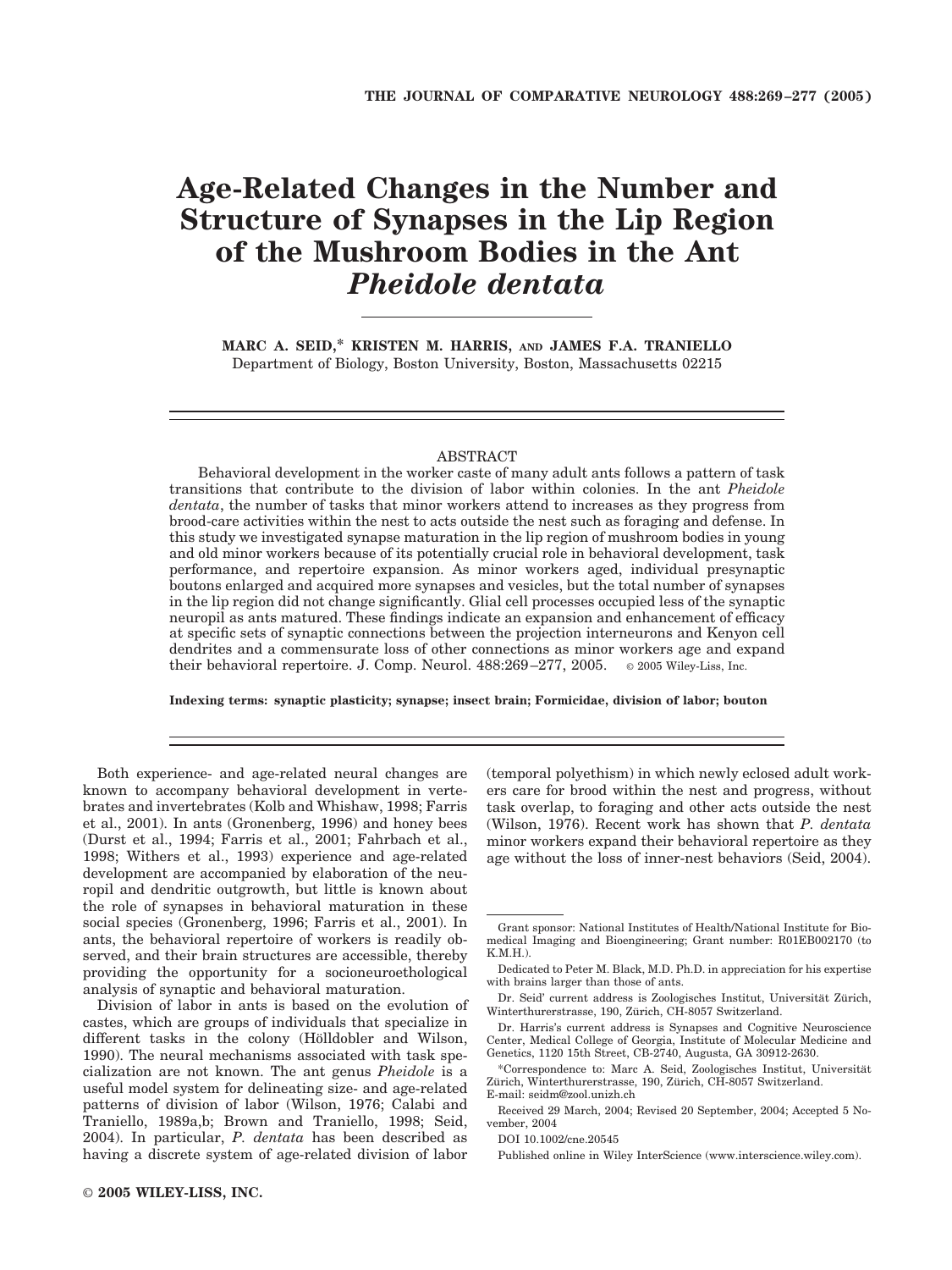

Within-nest tasks Outside-nest tasks increasing age  $(nursing)$ (foraging)

Fig. 1. Age-related pigmentation and behavior in *P. dentata* minor workers.

The mushroom bodies of insect brains play a crucial role in the control of information processing, complex behaviors, and task transitions (Strausfeld et al., 1998; Ganeshina and Menzel, 2001; Zars, 2002; Heisenberg, 2003). Ants have relatively large mushroom bodies compared with other insects, comprising as much as 40% of an ant's brain (Gronenberg, 1996; Gronenberg et al., 1996). The mushroom bodies are multimodal sensory integrators, and their role in integration, especially in regard to olfactory input, may underscore temporal polyethism in ants (Gronenberg, 1996; Hölldobler, 1999; Gronenberg and Hölldobler, 1999).

Mushroom bodies have a complex network of both excitatory and inhibitory connections (Ganeshina and Menzel, 2001; Yusuyama et al., 2002), yet the processes by which synapse number and synaptic efficacy are associated with task performance and behavioral development in social insects are virtually unexplored (Ganeshina and Menzel, 2001; Farris et al., 2001). We hypothesized that the agerelated repertoire expansion of *P. dentata* involves synaptic remodeling in the calyces of the mushroom bodies where projections from olfactory (antennal) interneurons are concentrated (Gronenberg, 2001; Ganeshina and Menzel, 2001). The calyces of the mushroom bodies can be divided into three major regions, the lip, the collar, and the basal ring (Mizunmi et al., 1998; Strausfeld et al., 1998; Strausfeld, 2002), with the lip being the largest region in most ants (Gronenberg and Hölldobler, 1999). Although inputs to the lip are primarily from the projection interneurons of the antennal lobes, it also receives some input from other sensory regions (Gronenberg, 2001). The axonal boutons of the projection interneurons are the most prominent structures in the calyces and are likely to be cholinergic (Ganeshina and Menzel, 2001; Yusuyama et al., 2002).

In many systems, behavioral maturation is accompanied by important changes in synapse number and structure (Harris, 1999; Acebes and Ferrus, 2001; Yusuyama et al., 2002). Task performance in social insects has also been associated with neuroanatomical changes. For example, in response to specific tasks, dendritic processes in the mushroom bodies of honey bees undergo dramatic changes in the number of dendritic spines, where most of the synapses are thought to occur (Coss et al., 1980; Farhbach et al., 1998; Farris et al., 2001). In this paper we explore synaptic development in minor workers of the ant *P. dentata* and describe changes in synapse number, axon volume, vesicle number, and glia that may subserve temporal polyethism.

## **MATERIALS AND METHODS Study species**

Queenright colonies of *P. dentata* were collected in Gainesville, Florida and cultured in the laboratory in test tubes partially filled with water and fitted with a tight cotton plug. Colonies were placed in Fluon<sup>®</sup> (Woonsocket, RI)-lined plastic nest boxes  $(35 \times 22 \times 11 \text{ cm})$  and fed sugar water and meal worms ad libitum. All colonies were maintained in a Harris (Andover, MA) environmental chamber under a 12-hour L/12-hour D light cycle at 28°C and 80% relative humidity.

*P. dentata* is a completely dimorphic ant species with a major and a minor worker caste. The major worker caste is specialized for colony defense, whereas the minor workers care for brood, maintain the nest, and forage. Minor workers show an age-related behavioral progression of tasks (temporal polyethism). *P. dentata* minor workers also show a progressive change in cuticle coloration that can be used as a reliable marker of age (Wilson, 1976). Worker pigmentation changes gradually from light yellow at 1–3 days of age to dark brown/black at, 20- days (Fig. 1). Two groups of adult ants thought to have the greatest degree of behavioral difference were studied: callow minor workers (1–3 days old) and older (20- days) minor workers. We hypothesized that these two age groups would have the greatest neurological difference because young workers remain in the nest whereas older workers tend to perform tasks outside the nest. The behavior and neural organization of three ants from each age group were analyzed. The youngest ants were collected while tending brood, and older ants were selected while foraging in the nest arena.

## **Electron microscopy and sample preparation**

Minor worker brains were quickly removed from the head capsule in physiological Ringer's solution (160 mM NaCl, 3 mM MgCl, 12 mM HEPES) and then fixed in 2% paraformaldehyde,  $6\%$  glutaraldehyde,  $2 \text{ mM } \text{CaCl}_2$  and  $4$  $mM MgCl<sub>2</sub>$  in 0.1 M cacodylic buffer. Fixation of the brains was accelerated by using microwave irradiation for 1–3 minutes (modified from Jensen and Harris, 1989). The brains remained in fixative for 24 hours and were then rinsed in 1% cacodylic buffer five times in preparation for routine processing for electron microscopy (EM). Brains were soaked in  $1\%$  OsO<sub>4</sub> (aq),  $1.5\%$  KFeCN (aq) in 0.1 M cacodylic buffer while being cooled to 15°C in an ice bath and irradiated using a Pelco 3451 Laboratory Microwave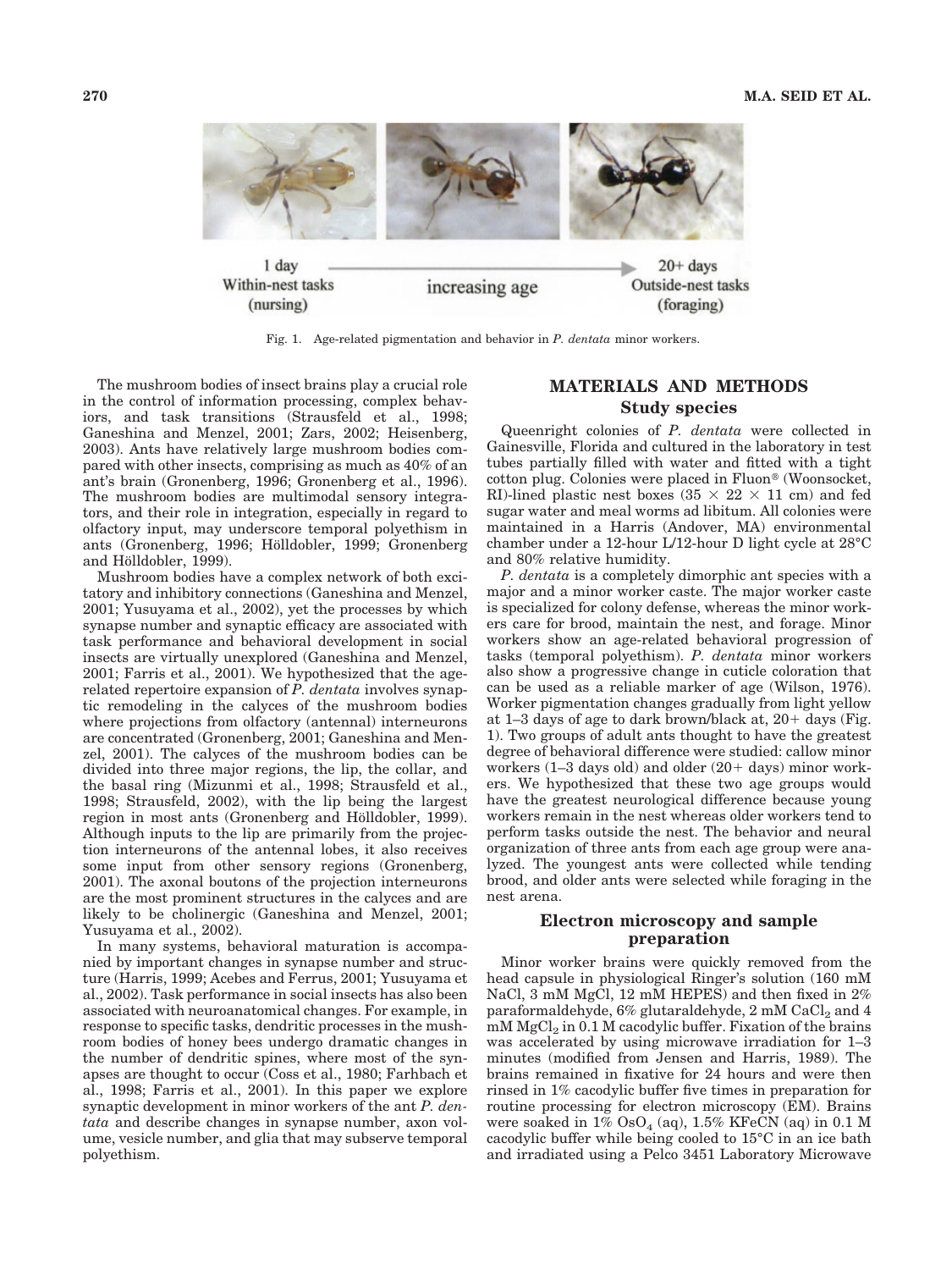## **SYNAPSES AND THE LIP REGION OF ANTS 271**

Processor (Ted Pella, Redding, CA) under vacuum for 2 minutes at 37°C. After several brief rinses, the brains were placed in  $1\%$  OsO<sub>4</sub> (aq) in 0.1 M cacodylic buffer, cooled, microwave irradiated for an additional 2 minutes, rinsed five times with 0.1 M cacodylic buffer and twice with water, and placed in 1% aqueous uranyl acetate while being cooled on ice. They were then microwaved for an additional 2.5 minutes.

After two more brief water rinses, the brains were dehydrated in an acetone series (50, 70, 90, and 100%) for 40 seconds each in the microwave oven. Infiltration of epoxy resins was then accomplished first by placing the brains in a 1:1 epoxy resin and acetone mixture and microwave irradiating the brains at 45°C for 15 minutes; then they were placed in a 4:1 epoxy resin and acetone mixture and microwave irradiated at 45°C for 15 minutes. The process was completed with two infiltrations of 100% epoxy resin and microwave irradiation at 45°C for 15 minutes each. Brains were then placed in coffin molds or beem capsules with 100% fresh Epon and cured for 48 hours at 60°C.

Semithin and ultrathin sections were cut by using a Leica (Deerfield, IL) Ultracut T. Semithin sections were stained with 1% toluidine blue, and these sections were used to locate and orientate the lip region of the mushroom bodies under a light microscope. Ultrathin sections (45–50 nm) were then cut in series, mounted on Pioloformcoated (SPI Supplies, West Chester, PA) slot grids (Synaptek, Ted Pella), and stained with lead citrate and then 1% uranyl acetate. Series of 100 –200 ultrathin sections were cut from three young worker brains and three older worker brains. Only the superior innermost part of the calyx (the upper part of the lip) was cut in the ultrathin series. Semithin sections were used to confirm that the serial sectioning was performed in the lip region (Fig. 2). The thin sections were visualized and photographed by using a JEOL (Peabody, MA) 2010 electron microscope at  $10,000 \times$  magnification. Serial EM negatives were scanned and aligned digitally by using PC-based sEM Align software (Fiala and Harris, 2001a; http://synapses.bu.edu/ tools), and the magnification was calibrated by using a calibration grid (Fiala and Harris, 2001b). Measurements and three-dimensional (3D) reconstructions were made by using PC-based IGL Trace software (Fiala and Harris, 2001a; http://synapses.bu.edu/tools) to outline neuronal ultrastructure on individual sections. Axonal boutons and their synapses in the brains of ants from the two age groups were quantified for comparison.

#### **Synapse and bouton reconstructions**

Synapses in the serial sections were identified by first locating electron-dense staining (putative synaptic densities) between boutons and their adjacent dendrites (Fig. 3). Synapses were further identified by the presence of vesicles in close vicinity to the densities. Synaptic densities and vesicle clusters cut in cross section extended over multiple sections, whereas synapses sectioned en face occurred on one or a few sections with vesicles clustered on the adjacent section beneath the density. The density was traced on sections (e.g., Fig. 4) to create the 3D reconstructions and make volumetric measurements. Each synaptic density was counted as one synapse, although more than one postsynaptic partner may have been involved.

Boutons were identified in serial sections as the largest objects containing numerous vesicles with synaptic densities located on their outer membrane (Fig. 3). The boutons



Fig. 2. Overview of the brain of a minor worker of *P. dentata* illustrating the mushroom bodies and calyces. AL, antennal lobes; CC, central complex; KC, Kenyon cells; LC, lateral calyx); MC, medial calyx; OL, optic lobe; PD, penduncle. **a:** A 60-µm-thick section of the brain showing the orientation of the mushroom bodies. **b:** Close-up of the sample area of the lip region.  $\mathbf{c}:$  Semithin 1  $\mu$ m thick section of an ant brain showing the details of the mushroom bodies. Scale bars  $= 20$  $\mu$ m in a,c; 10  $\mu$ m in b.

were also traced (e.g., Fig. 4) to create the 3D reconstructions and make volumetric measurements. Vesicles within the boutons were quantified by counting all vesicles in three sections (at each quartile) within the bouton and extrapolating the number to the entire bouton volume.

## **Estimating total volume and synapse number in the lip region**

Semithin serial sections of the entire brain of a young worker and an older worker were cut and analyzed to estimate the volume of lip region of the calyces of the mushroom bodies. All four calyces of each brain were measured to estimate the volume of the lip region. The whole calyx was measured because of the difficulty in distinguishing accurately the borders of the other two regions (collar, basal ring) in *P. dentata* and the predominance of the lip region (Gronenberg and Hölldobler, 1999; Gronenberg, 2001). Because the same measurements were obtained for both ages, it provides a useful comparison of total synapse number.

Semithin sections  $(0.5 \mu m)$  were viewed and photographed by using a Nikon Coolpix<sup>®</sup> 4500 digital camera attached to an Olympus BX40 microscope. Every fifth section was photographed to provide reconstructions based on  $2.5$ - $\mu$ m section separation. Digital photographs were aligned and analyzed by using the IGL align and trace programs. The size of an average lip was determined for each age worker and standardized by using the brain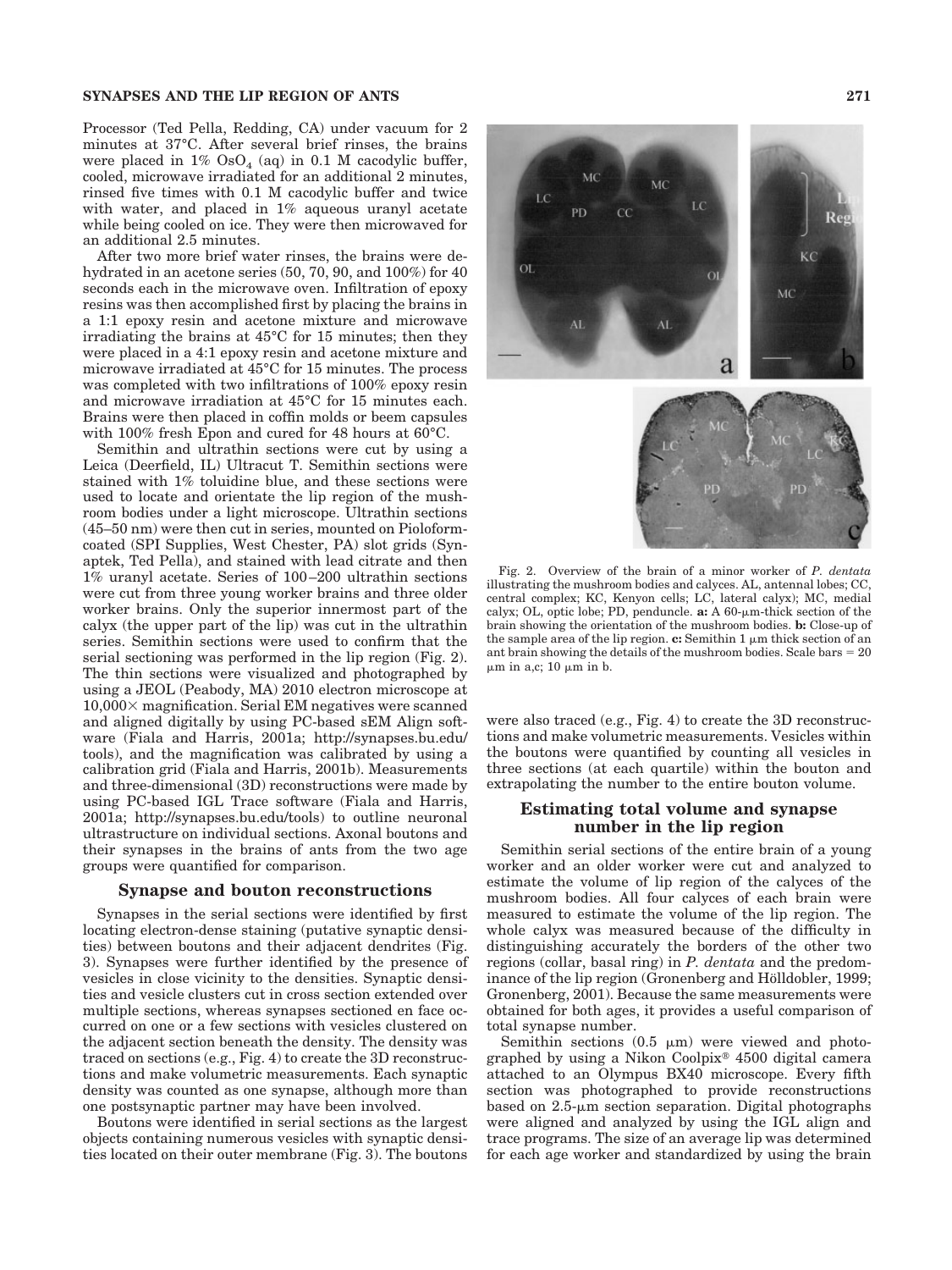

Fig. 3. Ultrastructure of axonal boutons. **a:** Bouton of an old worker with monosynaptic connections with two boutons (B1 and B2). **b:** Bouton of a young worker possessing fewer vesicles than the old worker and putative synapses with six postsynaptic dendrites. **c:** Bouton of old worker with several synaptic connections and bouton packed with vesicles. Closed arrowheads, putative synapses; open arrowheads, dense-core vesicles. MT, mitochondria. GL denote glia processes. Scale bars  $= 1 \mu m$  in a–c.

volumes of the young and old ant to obtain a normalized lip volume. These normalized volumes were used to extrapolate the total number of synapses, boutons, and vesicles within the lip region of the mushroom bodies. The lip volume was  $4.10 \times 10^5$  µm<sup>3</sup> for the young worker and  $4.74 \times 10^5$  µm<sup>3</sup> for the older worker, respectively (Fig. 2). The bouton number for the entire lip was estimated for three ants of each age with an "unbiased brick" sample technique developed by Fiala and Harris (2001b) in which every bouton found within a 1.25  $\mu$ m<sup>3</sup> "brick" (a 25- $\mu$ m<sup>2</sup> area summed across 20 sections) was counted providing that no portion of the bouton touched the last section or the north or east sides of the "brick." Total synapse and vesicle numbers were extrapolated by multiplying their averages per bouton by the total bouton number in the lip of both age ants.

#### **RESULTS**

The most prominent ultrastructural features in the lip region of the mushroom bodies of both young and older worker ants were the boutons of the projection interneurons, as has been described in other insects (Ganeshina and Menzel, 2001; Yusuyama, 2002). These boutons measured  $1-3 \mu m$  in diameter and were full of both clear and dense-core vesicles (Fig. 3). The boutons each contained at least one mitochondrion. Several putative synapses with electron-dense staining in the extracellular space were located along the membranes of the boutons.

In young workers, the second most prominent features were astrocytic-like glial processes (Fig. 3). The cytoplasm of these processes was relatively clear and contained an abundance of dark granules, similar to the glycogen granules in vertebrate astrocytes. The glial processes surrounded and invaginated the axonal boutons. Older workers, on the other hand, lacked prominent glial processes; where they were present, they were thin and inconspicuous (Fig. 4). The remaining space within the lip was filled with densely packed dendrites that most likely originated from the Kenyon cells (Ganeshina and Menzel, 2001; Farris et al., 2001). In the lip region, most of the dendrites ranged in diameter from  $0.1$  to  $0.3 \mu$ m and rarely exceeded  $0.5 \mu m$ .

#### **Boutons**

Axonal boutons in the mushroom bodies were readily identified by their irregular shape and abundance of vesicles (Fig. 3). Four to eight boutons occurred in 100  $\mu$ m<sup>3</sup> of the lip neuropil. The boutons in the older workers were more than twice as large as those in the young workers (Figs. 5a, 6, Table 1, column 1;  $t$ -test = 12.1, df = 60,  $P$  < 0.0001). However, young workers had more boutons in the lip region of the mushroom bodies than older workers (Fig. 5b, Table 2, column 2;  $t$ -test = 4.1, df = 4,  $P < 0.02$ ). Hence, the total volume of the axonal boutons in the total estimated lip volume did not differ significantly with age (Fig. 5c, Table 2, column 3,  $t$ -test = 1.6, df = 4,  $P = 0.\overline{2}$ ).

#### **Synapses**

Synaptic densities along a single axonal bouton usually had multiple postsynaptic partners, with two to four connections being common (Figs. 3b,c, 4). Most of the multisynaptic connections occurred between boutons and dendrites in workers of both ages. Only a few synapses had a single postsynaptic partner, and in most cases these were bouton-to-bouton connections (Fig. 3a). The synapses with a single postsynaptic partner may be inhibitory, as described in honey bees (Ganeshina and Menzel, 2001).

Old workers had more synapses (i.e., postsynaptic densities) per bouton than young workers (Fig. 7, Table 1, column 3;  $t$ -test = 6.4, df = 60,  $P < 0.0001$ ). Bouton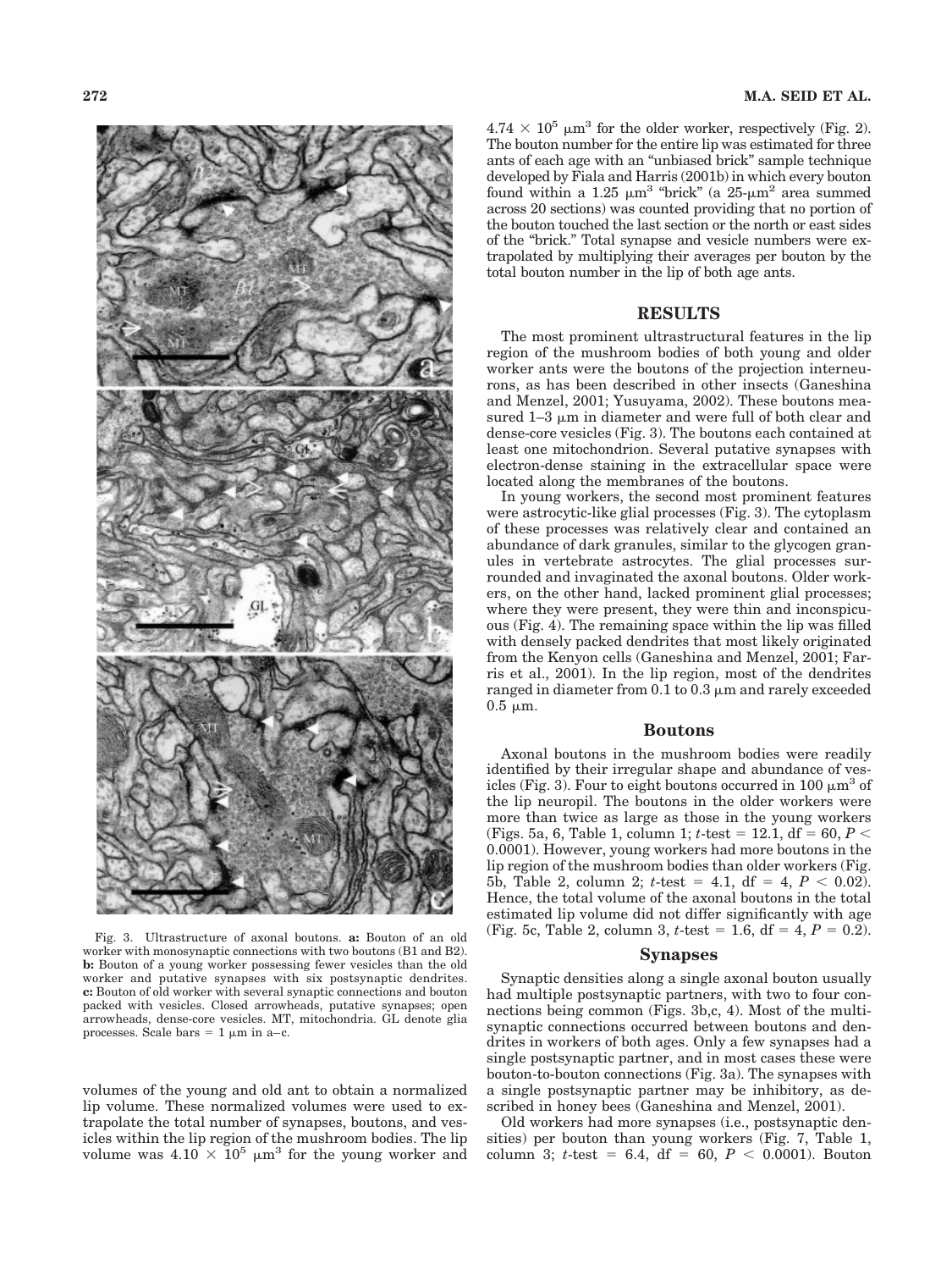

Fig. 4. Serial sections through the boutons of a young and an old worker. **a–h:** Young worker bouton in close contact with glia processes (GL). **i–p:** Old worker bouton tightly packed with vesicles. Tracings (in green) illustrate one bouton on adjacent sections. MT, mitochondria. Scale bar =  $1 \mu m$  below p (applies to a–p).

volume per synapse was also significantly greater in older workers (0.046  $\pm$  0.003  $\mu$ m<sup>3</sup> vs 0.013  $\pm$ 0.007  $\mu$ m<sup>3</sup> in young ants; *t*-test = 67.2, df = 60,  $P < 0.001$ ). The size of individual postsynaptic densities did not differ significantly between ages (Fig. 8a, *t*-test = 1.6, df = 60,  $P = 0.1$ ). The total number of postsynaptic densities in the lip region was also similar in young and old ants  $(t$ -test  $= 0.8$ ,

 $df = 4, P = 0.45$ ; Table 2), as was the volume occupancy in the lip region (Fig. 8b).

## **Synaptic vesicles**

Synaptic vesicles were grouped into two types, clear and dense-core. The clear vesicles had a continuous size distribution from 10 to 60 nm in diameter. Older workers had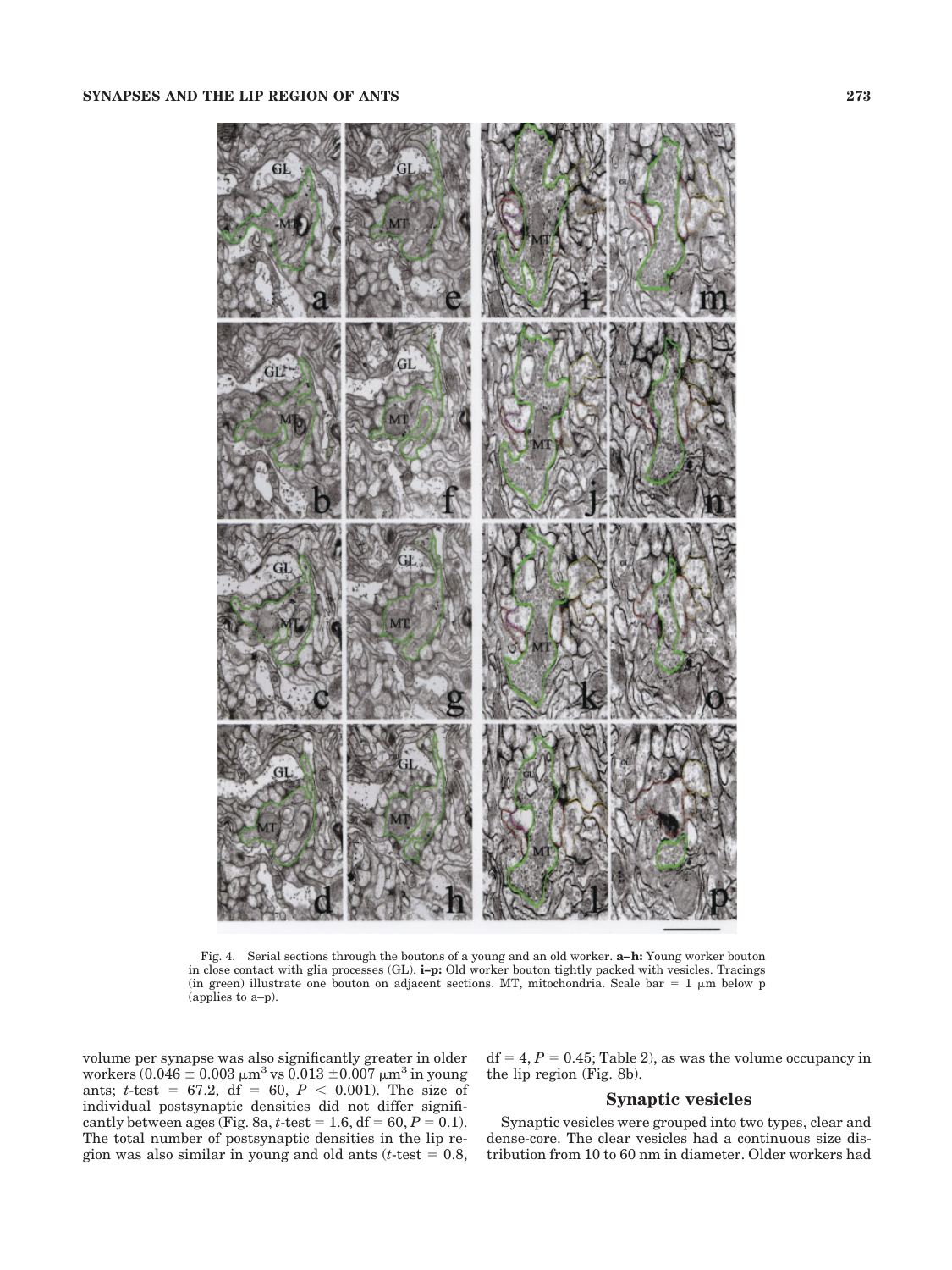

Fig. 5. Bouton and synaptic properties in the lip region of the mushroom bodies of young and old worker ants. **a:** Average bouton volume of a young and an old worker ( $\pm$  SD). **b:** Number of synapses per bouton. **c:** Total bouton volume in the lip region of young and the old workers  $(\pm SD; *, P < 0.01)$ .

more clear vesicles per bouton (Table  $1, t$ -test =  $16.8, df = 60$ ,  $P < 0.001$ ) as well as a higher packing density (Table 1,  $t$ -test =  $3.1$ ,  $df = 60$ ,  $P < 0.001$ ). The number of clear vesicles per postsynaptic density was also significantly greater in older  $(145.2 \pm 35.1)$  than younger  $(69.7 \pm 35.0)$  workers  $(t$ -test = 8.58, df = 60,  $P < 0.0001$ ). In addition, the total number of clear vesicles in the estimated lip volume was  $\alpha$  greater in older workers (Table 2,  $t$ -test = 5.16, df = 4,  $P$  < 0.01).

Dense-core vesicles ranged from 40 to 65 nm in diameter. Older workers had a greater number of dense-core vesicles per bouton (Table 1,  $t$ -test = 6.54, df = 60,  $P <$ 0.001), but their packing density did not differ significantly from that of young workers (Table 1,  $t$ -test  $= 1.18$ ,  $d = 60, P = 0.2$ ). The number of dense-core vesicles per postsynaptic density was significantly greater in older

|                      |                       |                  |                    |                          |                     |                     | TABLE 1. Characteristics of Individual Boutons at Young and Old Ages <sup>1</sup> |                                                                                                                                                                                              |                   |                     |                   |              |
|----------------------|-----------------------|------------------|--------------------|--------------------------|---------------------|---------------------|-----------------------------------------------------------------------------------|----------------------------------------------------------------------------------------------------------------------------------------------------------------------------------------------|-------------------|---------------------|-------------------|--------------|
|                      | Bouton volume         |                  | Synapses           |                          |                     |                     | Clear vesicles                                                                    |                                                                                                                                                                                              |                   | Dense-core vesicles |                   |              |
|                      |                       | Mean             | No./bouton         | Mean                     | No./bouton          | Mean                | Density/um <sup>3</sup>                                                           | Mean                                                                                                                                                                                         | No./bouton        | Mean                | $Density/\mu m^3$ | Mean         |
| oung                 |                       |                  |                    |                          |                     |                     |                                                                                   |                                                                                                                                                                                              |                   |                     |                   |              |
| $1(n = 15)$          | $0.67~(\pm 0.26)$     |                  | $28.1 (\pm 12.3)$  |                          | $(407.0 (\pm 507))$ |                     | $2584 (\pm 709)$                                                                  |                                                                                                                                                                                              | $205 (\pm 68.3)$  |                     | $320 (+94)$       |              |
| $2(n = 10)$          | $0.61 (\pm 0.14)$     | $0.54 (= 0.2)$   | $24.5 (\pm 7.59)$  | .9(1.64)<br>25.          | $2187.0 (+871)$     | $1747 (\pm 674.1)$  | $3633 (\pm 1229)$                                                                 | $3219 (\pm 1110.0)$                                                                                                                                                                          | $12 (+48.0)$      | $137.8 (\pm 83.4)$  | $193 (+100)$      | $240 (+121)$ |
| $3(n = 8)$           | $0.45$ ( $\pm 0.07$ ) |                  | $23.5 (\pm 5.59)$  |                          | $1507.9(+429)$      |                     | $3958 (\pm 1000)$                                                                 |                                                                                                                                                                                              | $48 (+24.0)$      |                     | $152 (+100)$      |              |
|                      |                       |                  |                    |                          |                     |                     |                                                                                   |                                                                                                                                                                                              |                   |                     |                   |              |
| $1\ (\mathrm{n}=10)$ | $1.40 (\pm 0.30)$     |                  | $42.3 (\pm 12.10)$ |                          | $5747.0 (\pm 1443)$ |                     | $4213 (\pm 962)$                                                                  |                                                                                                                                                                                              | $513 (= 228.0)$   |                     | $383 (+199)$      |              |
| $2\;(\mathrm{n}=11)$ | $1.30 (\pm 0.30)$     | $1.35 (\pm 0.3)$ | $41.9 (\pm 7.63)$  | $2 (+9.9)$<br>$\ddot{a}$ | $5902.0 (\pm 1306)$ | $6135 (\pm 1347.0)$ | $4763 (\pm 843)$                                                                  | $4489 (\pm 965.7)$                                                                                                                                                                           | $233 (+ 78.0)$    | $387.3 (\pm 205.6)$ | $200 (+66)$       | 281(±151)    |
| $3(n = 8)$           | $1.60 \; (\pm 0.30)$  |                  | $42.6 (\pm 10.9)$  |                          | $6942.0 (\pm 1098)$ |                     | $4453 (\pm 1135)$                                                                 |                                                                                                                                                                                              | $442 (\pm 177.0)$ |                     | $275 (+84)$       |              |
| value                |                       | < 0.001          |                    | < 0.001                  |                     | < 0.001             |                                                                                   | < 0.001                                                                                                                                                                                      |                   | < 0.001             |                   | 0.200        |
|                      |                       |                  |                    |                          |                     |                     |                                                                                   | Average values ( $\pm$ SD) for each individual ant brain are presented with the "Mean" columns indicating the overall mean value ( $\pm$ SD) for all individuals in the young or old groups. |                   |                     |                   |              |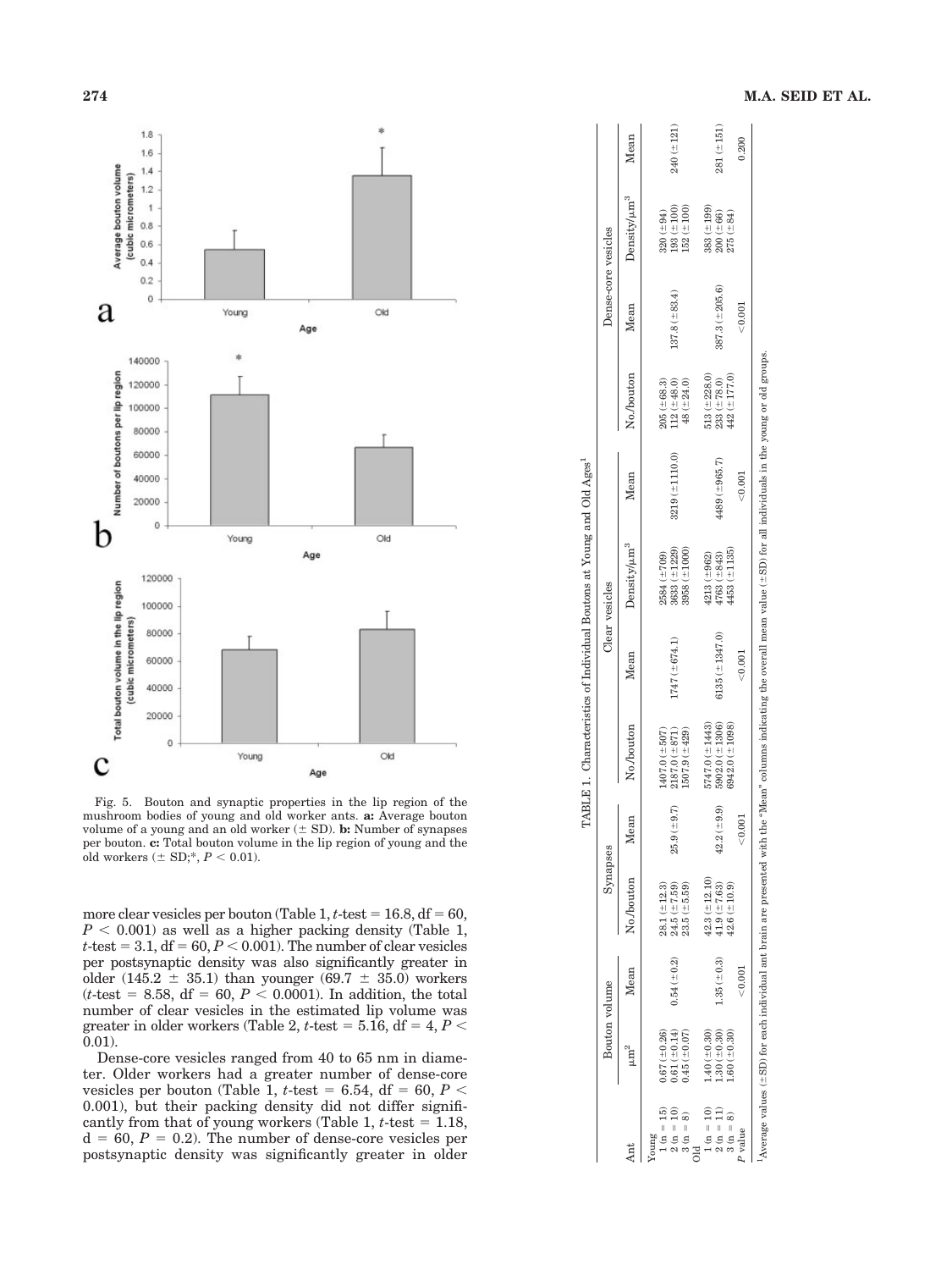## **SYNAPSES AND THE LIP REGION OF ANTS 275**

|                    |                                                    | $\frac{1}{100}$ . The contribution of $\frac{1}{100}$ and $\frac{1}{100}$ and $\frac{1}{100}$ and $\frac{1}{100}$ and $\frac{1}{100}$ and $\frac{1}{100}$ |                                             |                                             |                                                    |
|--------------------|----------------------------------------------------|-----------------------------------------------------------------------------------------------------------------------------------------------------------|---------------------------------------------|---------------------------------------------|----------------------------------------------------|
|                    | Boutons                                            |                                                                                                                                                           |                                             | Clear vesicles (no./                        | Dense-core vesicles                                |
| Ant age            | $No$ /lip                                          | Volume (total/lip)                                                                                                                                        | Synapses $(no$ <i>lip</i> $)$               | lip)                                        | $(no$ <i>lip</i> $)$                               |
| Young<br>$(n = 3)$ | $1.1 \times 10^5$ (±1.6 $\times$ 10 <sup>4</sup> ) | $6.8 \times 10^4$ ( $\pm 9.7 \times 10^3$ )                                                                                                               | $3.0 \times 10^6$ ( $\pm 4.3 \times 10^5$ ) | $1.6 \times 10^8$ ( $\pm 2.2 \times 10^7$ ) | $2.3 \times 10^7$ (±3.3 $\times$ 10 <sup>6</sup> ) |
| Old<br>$(n = 3)$   | $6.7 \times 10^4$ ( $\pm 1.1 \times 10^4$ )        | $8.3 \times 10^4$ ( $\pm 1.3 \times 10^4$ )                                                                                                               | $2.8 \times 10^6$ ( $\pm 4.4 \times 10^5$ ) | $3.5 \times 10^8$ ( $\pm 5.5 \times 10^7$ ) | $3.4 \times 10^4$ ( $\pm 5.4 \times 10^6$ )        |
| $P$ value          | < 0.02                                             | 0.20                                                                                                                                                      | 0.44                                        | < 0.01                                      | < 0.05                                             |

TABLE 2. Estimated Total Values  $(\pm SD)$  for the Lip Region of the Mushroom Bodies

<sup>1</sup>Again, equal decimal points and reduced number of places as for Table 1.



Fig. 6. Three-dimensional reconstruction of axonal boutons and synapses in the lip region of minor worker mushroom bodies. Synapses are red patches on the gray boutons. **a:** Small bouton of a young worker. **b:** Small bouton of an old worker. **c:** Large bouton of a young worker. **d:** Large bouton of an old worker. Scale bars  $= 1 \mu m$  in a–d.

(give  $9.5 \pm 5.5$ ) than younger  $(5.7 \pm 4.1)$  workers (*t*-test = 3.09,  $df = 60$ ,  $P < 0.01$ ), and the total number of densecore vesicles in the estimated lip volume was also greater for old workers (Table 2, *t*-test = 3.15, df = 4,  $P \le 0.05$ ).

## **DISCUSSION**

There is substantial remodeling of axons, synapses, and glia in the lip region of the mushroom bodies during behavioral maturation of *P. dentata* adult minor workers. The total number of axonal boutons and the relative volume of glia decreased, whereas the size and vesicle content of the remaining axonal boutons, the number of synapses per bouton, and the average size of postsynaptic elements all increased with worker age. These refinements in synaptic connectivity and growth suggest enhanced efficacy and can be evaluated in light of our recent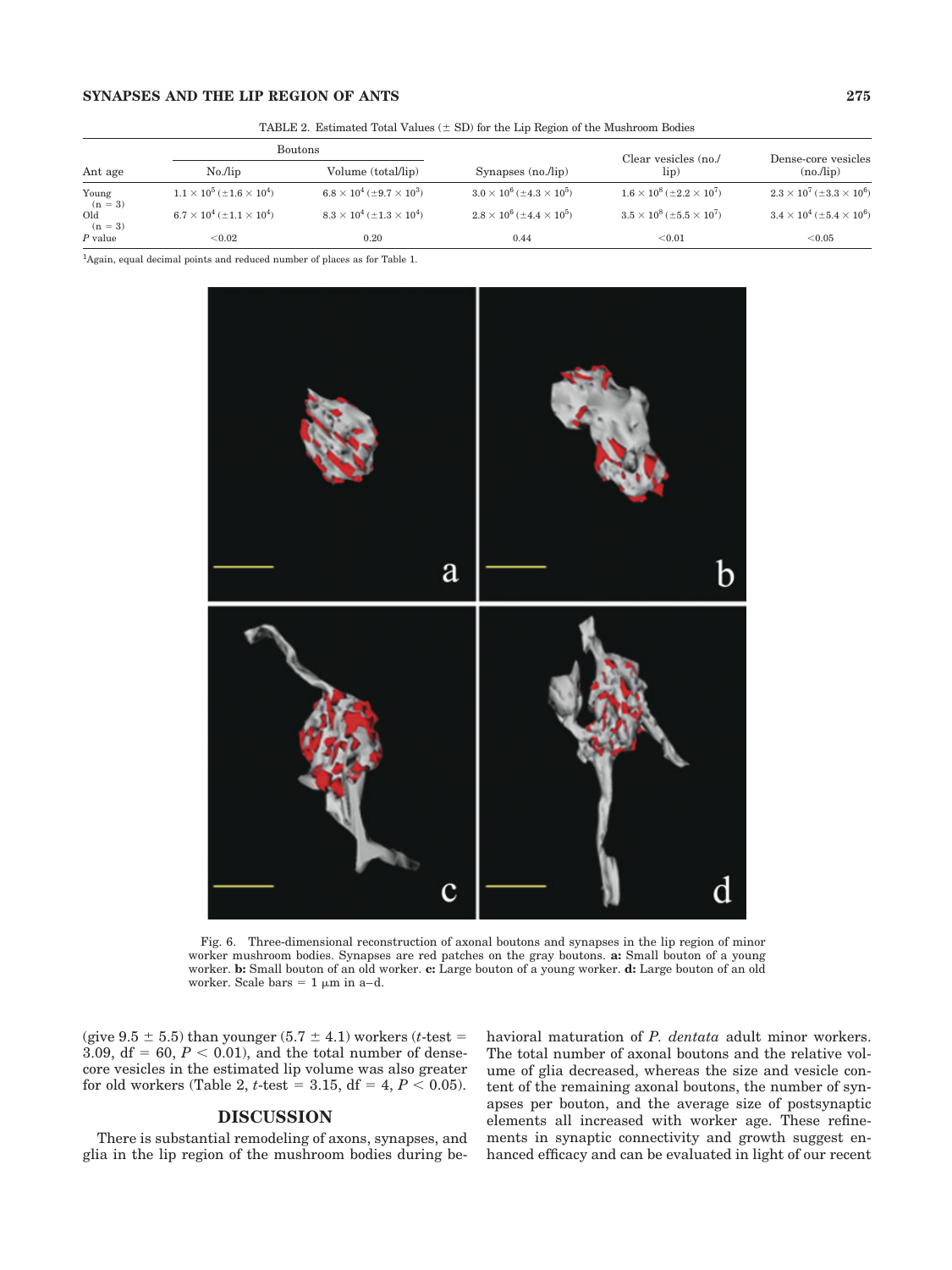

Fig. 7. Distribution of the number of synapses per bouton. **a:** All values for three young workers. **b:** All values for three old workers.

finding of age-correlated behavioral repertoire size expansion in *P. dentata* (Seid, 2004).

Our findings support an experience-expectant model of neural development. Young workers eclose with excess axonal boutons. The subsequent loss of boutons may reflect axonal pruning after adult eclosion. In the older workers, the boutons were larger and had more vesicles, consistent with a maturational increase in synaptic efficacy. Total synapse number in the lip region did not change with maturation. Thus, as the minor workers mature, some synaptic connections are strengthened by addition of synapses, whereas others are lost, thereby providing a mechanism for modulation of sensory integration and information storage with age and acquisition of new behaviors.

## **Selective enhancement of connectivity**

The average number of synapses on each bouton increased with age, yet the total synapse number within the lip region remained relatively constant while the total bouton number decreased. This increase in synaptic efficacy at a local level, but stability in overall number, suggests that the available pool of synaptic material is maintained at a fixed level (Davis and Bezprzvanny, 2001) in young and old ants. Because Kenyon cell number remains constant with age in ants (Gronenberg et al., 1996), perhaps when axonal boutons are lost, some of the Kenyon cell postsynaptic elements switched to the surviving boutons, thereby selectively enhancing their connectivity.

In addition to the enhanced connectivity, the number of vesicles in the remaining boutons was also significantly greater in older workers. Axonal boutons with large numbers of vesicles have been shown in insects to have tonic synaptic activity (Leitinger and Simmons, 2002). Large numbers of vesicles  $(4,000-6,000/\mu m^3)$  occur in axonal boutons in the visual systems of both fruit flies and locusts (Meinertzhagen and O'Neil, 1991; Leitinger and Simmons, 2002). Vesicle density averaged more than 4,000/  $\mu$ m<sup>3</sup> in older workers, in contrast to less than 3,300 vesicles/ $\mu$ m<sup>3</sup> in young workers. Older workers also had on average more than 6,000 clear and 300 dense-core vesicles per axonal bouton (Table 1), which was more than three times greater than that of young workers. Furthermore, there were more than twice as many vesicles per synapse in the older workers. More vesicles at synapses in older workers suggests greater synaptic efficacy (Murthy et al., 2001). In *Drosophila* synapse number and elevated synaptic efficacy have been implicated in enhanced olfactory perception (Acebes and Ferus, 2001). Young worker ants



Fig. 8. **a:** Relationship between the size of the synapse and bouton size in young (squares) and old ants (triangles).  $\mathbb{R}^2$  values indicate that there is no relationship between bouton size and synaptic density volume for young and old ants,  $P = 0.09$  and  $P = 0.97$ , respectively. **b:** Total postsynaptic density volume in the lip region of young  $(4478 \pm 640 \,\mathrm{\mu m^3})$  and old  $(3919 \pm 617 \,\mathrm{\mu m^3})$  workers. **c:** Total number of clear vesicles in the lip region for young and old workers  $(*, P \leq$ 0.01).

have roughly one-third the behavioral repertoire size of older workers, suggesting that the greater number of synapses with more vesicles per synapse in older workers allows them to be more responsive to sensory input thereby providing a possible synaptic mechanism for their expanded behavioral repertoire.